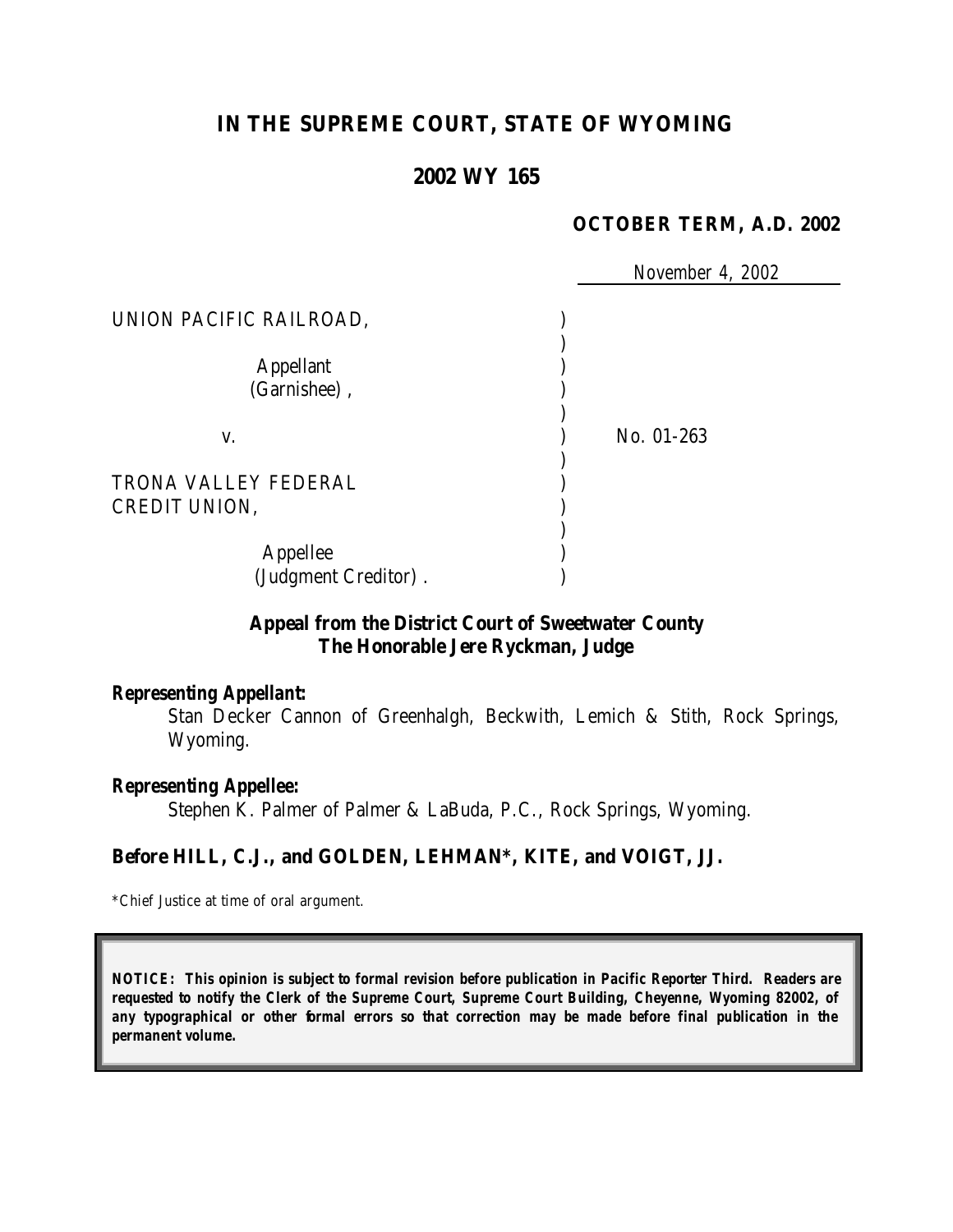### **HILL, Chief Justice.**

[¶1] Union Pacific Railroad (Union Pacific) appeals a district court judgment that it improperly calculated the amount to be withheld from an employee's paycheck to satisfy a judgment debt by failing to deduct a child support garnishment when determining disposable earnings. Union Pacific contends that deducting the child support garnishment would result in a violation of the Consumer Protection Act, 15 U.S.C.A. §§ 1671 through 1677, and Wyoming law. We agree and reverse.

### **ISSUES**

- [¶2] Union Pacific sets forth the following statement of the issues:
	- 1. Whether a person who is garnished for both child support and a consumer judgment debt may have more than twenty-five (25%) percent of his or her disposable income garnished from his or her wages.
	- 2. Whether the district court erred by making its ruling based upon what it believed was an official form, "Garnishee's Answer to Writ of Continuing Garnishment" sanctioned and approved by the Supreme Court, when it was not.

The judgment creditor, Trona Valley Federal Credit Union (Trona Valley FCU), sets forth the matter under review as a single issue:

> Whether court ordered child support payments properly qualify as an item "that is required by law to be withheld" in calculating disposable earnings pursuant to W.S. § 1-15-501.

After filing its brief in this appeal, Trona Valley FCU raised the question of Union Pacific's standing in a motion to dismiss. We will consider this issue in our discussion below.

## **FACTS**

[¶3] The dispute in this case centers on the proper treatment of child support garnishment payments when calculating the amount to be withheld from an employee to satisfy a judgment debt. When presented with a request for a garnishment, an employer fills out a form entitled, "Garnishee's Answer to Writ of Continuing Garnishment." The form is a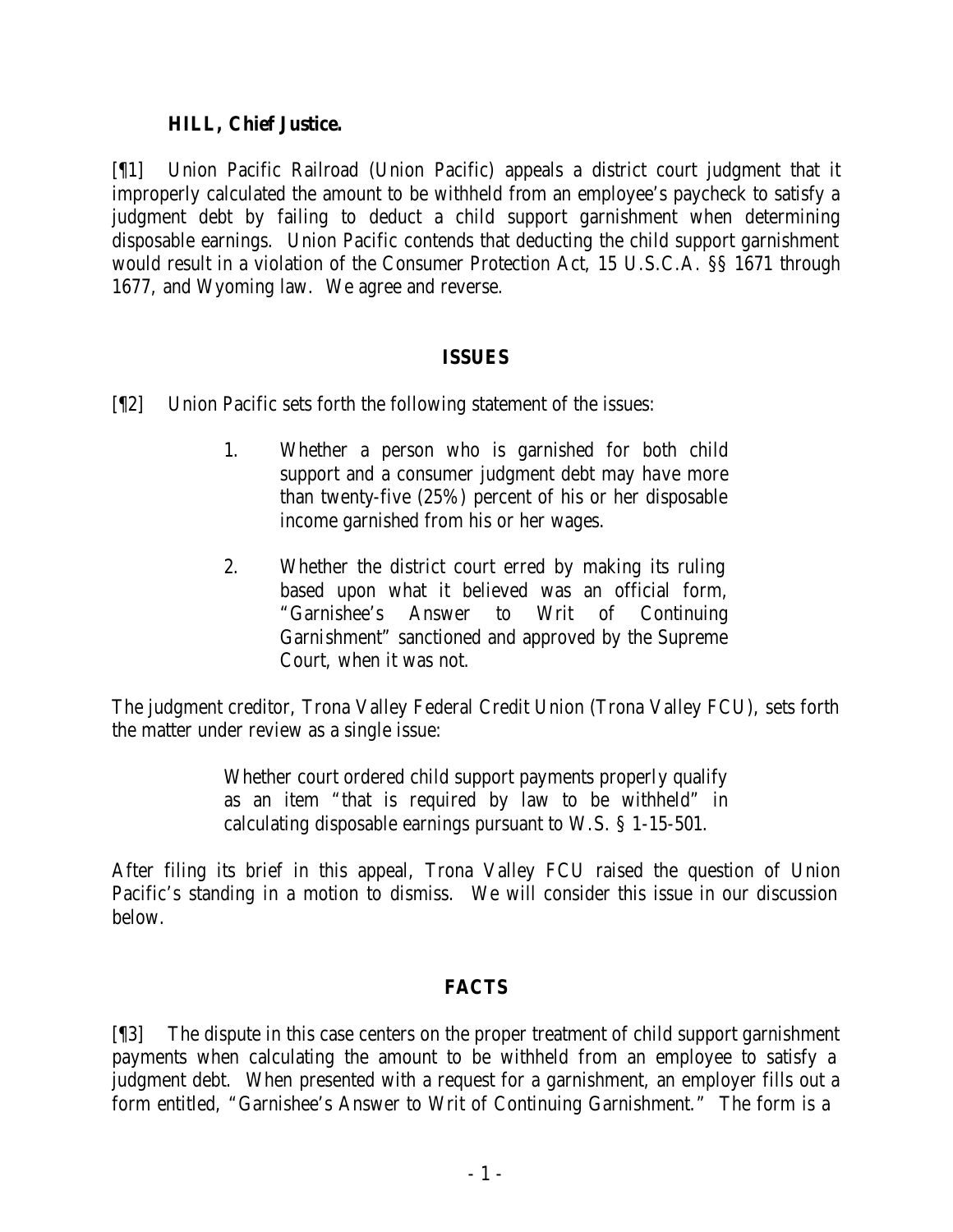standardized document that resides in a database managed by this Court. A committee of county judges (now circuit judges) developed the form, and this Court facilitated its placement in the database, which is available to the circuit courts for use in an electronic format. The form contains a section that allows the garnishee to calculate the disposable earnings of an employee from which the amount of garnishment to be withheld can be determined. To calculate disposable earnings, an employee's gross earnings are reduced by certain exemptions. On the form the following exemptions are listed: (1) federal income tax withheld; (2) FICA taxes withheld (or in this case railroad taxes because Union Pacific is the employer); (3) mandatory retirement exempted by federal law; (4) disability contributions exempted by federal law; (5) other amounts exempted by federal law; (6) court ordered child support payments withheld; and (7) other amounts withheld. The total of these exemptions are deducted from the employee's gross earnings to arrive at his disposable earnings. The form sets forth a chart for determining how much of the employee's disposable income should be withheld each pay period to satisfy the garnishment. The chart indicates the maximum amount that may be withheld from an employee. When the employee's disposable earnings exceed a certain minimum level, then a maximum of 25% of his disposable earnings may be withheld.

[¶4] In this case, Trona Valley FCU obtained a judgment against a Union Pacific employee for \$8,919.06. In May 2000, Trona Valley FCU filed a Request for Writ of Continuing Garnishment. Union Pacific responded by filing the Garnishee's Answer to Writ of Continuing Garnishment form. The employee already had a child support garnishment against him. In filling out the form, however, Union Pacific specifically omitted the child support garnishment when calculating exemptions. Union Pacific's rationale was that including the child support garnishment with the exemptions would result in the total amount being withheld from the employee's paycheck, exceeding the 25% maximum set forth in the form which was based on federal and Wyoming law. Instead, Union Pacific calculated what 25% of the employee's disposable earnings would be and then subtracted the child support garnishment leaving the remainder as the amount garnished to go towards satisfying Trona Valley FCU's judgment.

[¶5] Trona Valley FCU objected to Union Pacific's methodology. The district court held a hearing and agreed with Trona Valley. Specifically, the court concluded that any child support garnishments should be deducted from gross earnings because a deduction from disposable earnings could result in a judgment creditor being unable to recover if the child support garnishment exceeded  $25\%$  of the debtor's disposable earnings.<sup>1</sup> Union Pacific now brings this appeal.

# **STANDARD OF REVIEW**

 <sup>1</sup> As we shall see, child support garnishments are exempted from the general  $25\%$  limit.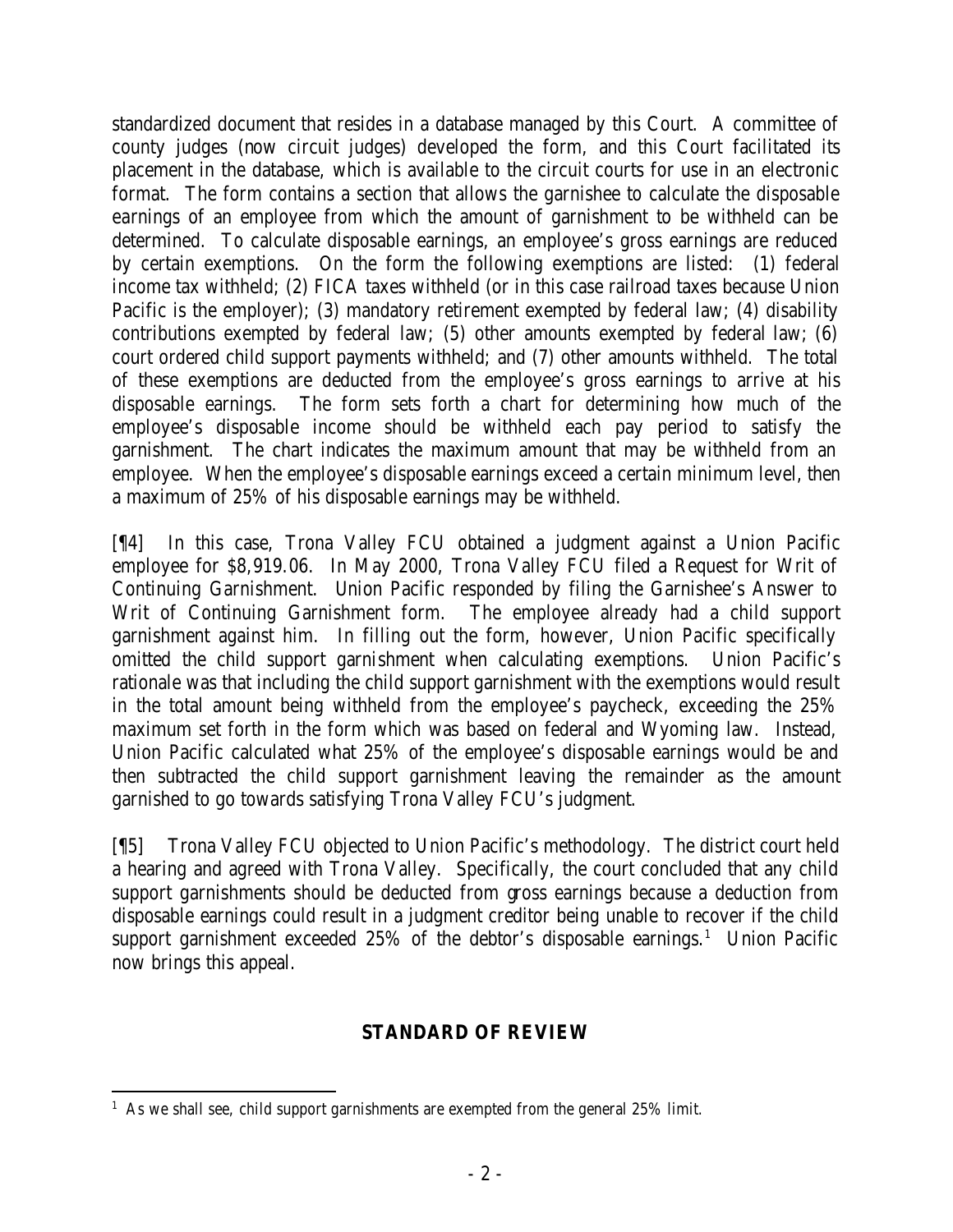[¶6] When a matter has been the subject of a bench trial before the district court, we review the factual determinations under a clearly erroneous standard and the legal conclusions *de novo*. *Kenyon v. Abel*, 2001 WY 135, ¶ 6, 36 P.3d 1161, ¶ 6 (Wyo. 2001) (quoting *Rennard v. Vollmar*, 977 P.2d 1277, 1279 (Wyo. 1999)).

[¶7] The issues raised in this appeal require application of rules relating to statutory interpretation, which is a question of law that is reviewed by this Court *de novo.*

> As we have noted: "In interpreting statutes, we primarily determine the legislature's intent. If the language is sufficiently clear, we do not resort to rules of construction. We apply our general rule that we look to the ordinary and obvious meaning of a statute when the language is unambiguous." *Kirbens v. Wyoming State Board of Medicine*, 992 P.2d 1056, 1060 (Wyo. 1999) (citations omitted). We construe together all parts of the statutes in pari materia, and, in ascertaining the meaning of a given law, we consider and construe in harmony all statutes relating to the same subject or having the same general purpose. *Thunderbasin Land, Livestock & Investment Co. v. County of Laramie County*, 5 P.3d 774, 779 (Wyo. 2000).

> > When the language is not clear or is ambiguous, the court must look to the mischief the statute was intended to cure, the historical setting surrounding its enactment, the public policy of the state, the conclusions of law, and other prior and contemporaneous facts and circumstances, making use of the accepted rules of construction to ascertain a legislative intent that is reasonable and consistent.

*State ex rel. Motor Vehicle Division v. Holtz*, 674 P.2d 732, 736 (Wyo. 1983). When the legislature adopts a statute, we presume it does so with full knowledge of the existing state of the law with reference to the statute's subject matter. *Thunderbasin Land, Livestock & Investment Co.*, 5 P.3d at 780.

> All statutes are presumed to be enacted by the legislature with full knowledge of the existing state of law with reference thereto and statutes are therefore to be construed in harmony with the existing law, and as a part of an overall and uniform system of jurisprudence, and their meaning and effect is to be determined in connection, not only with the common law and the constitution, but also with reference to the decisions of the courts.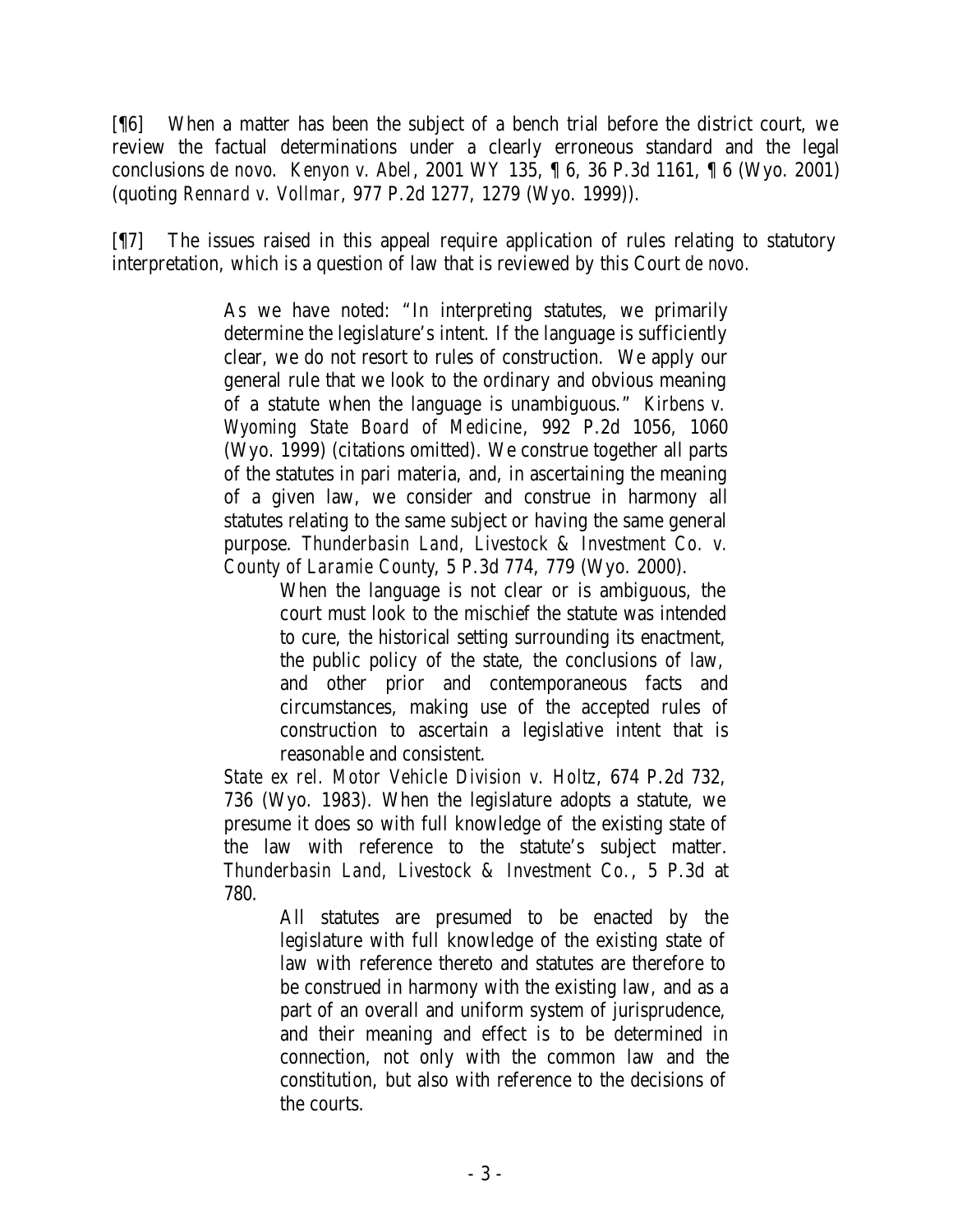*Voss v. Ralston*, 550 P.2d 481, 486 (Wyo. 1976); *see also Fosler v. Collins*, 13 P.3d 686, 689 (Wyo. 2000).

*Alberston's, Inc. v. City of Sheridan*, 2001 WY 98, ¶ 7, 33 P.3d 161, ¶ 7 (Wyo. 2001).

## **DISCUSSION**

[¶8] We begin our review with the question of standing. Trona Valley filed a Motion to Dismiss in this case raising Union Pacific's standing to maintain this action for the first time in these proceedings. Standing "is a jurisprudential rule of jurisdictional magnitude." *Robinson v. Hamblin*, 914 P.2d 152, 154 (Wyo. 1996) (quoting *Schulthess v. Carollo*, 832 P.2d 552, 556-57 (Wyo. 1992)).

> At its most elementary level, the standing doctrine holds that a decision-making body should refrain from considering issues in which the litigants have little or no interest in vigorously advocating.  $* * * A$  litigant is said to have standing when he has a "personal stake in the outcome of the controversy." This personal stake requirement has been described in Wyoming as a "tangible interest" at stake.

*Id.* Trona Valley FCU contends that Union Pacific has no interest or stake in its employee's loss of income and has no injury that could be remedied by this Court. Initially, Union Pacific complains about the timeliness of Trona Valley's motion to dismiss: The question of standing was not an issue before the trial court, nor was it raised in the parties' appellate briefs. On the merits of the issue, Union Pacific insists that it has standing because, as garnishee, it is accountable to the court issuing the garnishment order and, under certain circumstances, may be held liable for its reply to the writ of garnishment.

[¶9] Historically, we have addressed the question of when standing may be raised in only a handful of cases. Generally, we have stated that since standing "goes to the existence of a claim for relief and is jurisdictional in nature, it can be raised at any point in the procedure." *Matter of Various Water Rights in Lake DeSmet Reservoir*, 623 P.2d 764, 767 (Wyo. 1981) (citing *Parker v. Bowron*, 40 Cal.2d 344, 254 P.2d 6 (1953)); *see also Mekss v. Wyoming Girls' School*, 813 P.2d 185, 205 (Wyo. 1991), *cert. denied*, 502 U.S. 1032, 112 S.Ct. 872, 116 L.Ed.2d 777 (1992). On at least one occasion, however, we have refused to address the issue of standing because of the plaintiff's failure to raise it in the district court. *Robinson v. Hamblin*, 914 P.2d 152, 154 (Wyo. 1996). In this case, it is readily apparent that Union Pacific possesses standing, so we will not address the timeliness (or lack thereof) of Trona Valley's motion.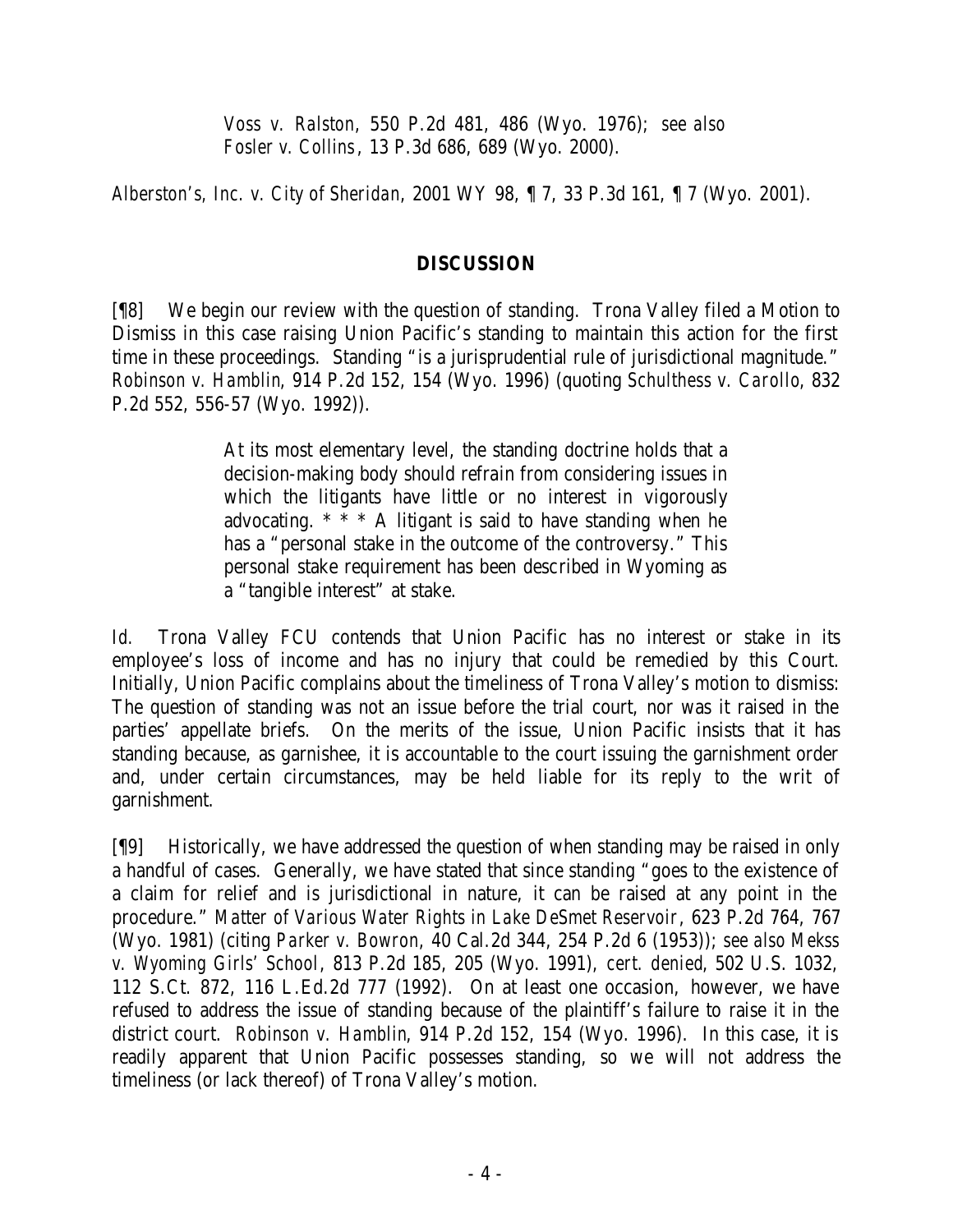[¶10] As noted, standing exists when a party has "a personal stake or tangible interest in the outcome of the controversy." The Wyoming statutory scheme specifically contemplates the participation of the garnishee in the legal process. *See* Wyo. Stat. Ann. §§ 1-15-401 through -425 (garnishment) and 1-15-501 through -511 (continuing garnishment) (LexisNexis 2001). The garnishee is legally bound to hold for the benefit of the creditor all property and money due to the debtor. §§ 1-15-425 and -507. Under certain circumstances, the garnishee may become legally liable to the creditor. §§ 1-15- 412 and -413. The imposition of legal duties upon the garnishee and the potential liability attached thereto is sufficient to confer standing on Union Pacific.

[¶11] The federal government has imposed restrictions on garnishments:

# (a) **Maximum allowable garnishment**

Except as provided in subsection (b) of this section and in section 1675 of this title, the maximum part of the aggregate disposable earnings of an individual for any workweek which is subjected to garnishment may not exceed

- (1) 25 per centum of his disposable earnings for that week, or
- (2) the amount by which his disposable earnings for that week exceed thirty times the Federal minimum hourly wage prescribed by section 206(a)(1) of Title 29 in effect at the time the earnings are payable,

whichever is less. In the case of earnings for any pay period other than a week, the Secretary of Labor shall by regulation prescribe a multiple of the Federal minimum hourly wage equivalent in effect to that set forth in paragraph (2).

# (b) **Exceptions**

- (1) The restrictions of subsection (a) of this section do not apply to the case of
	- (A) any order for the support of any person issued by a court of competent jurisdiction or in accordance with an administrative procedure, which is established by State law, which affords substantial due process, and which is subject to judicial review.
	- (B) any order of any court of the United States having jurisdiction over cases under chapter 13 of Title 11.
	- (C) any debt due for any State or Federal tax.
- (2) The maximum part of the aggregate disposable earnings of an individual for any workweek which is subject to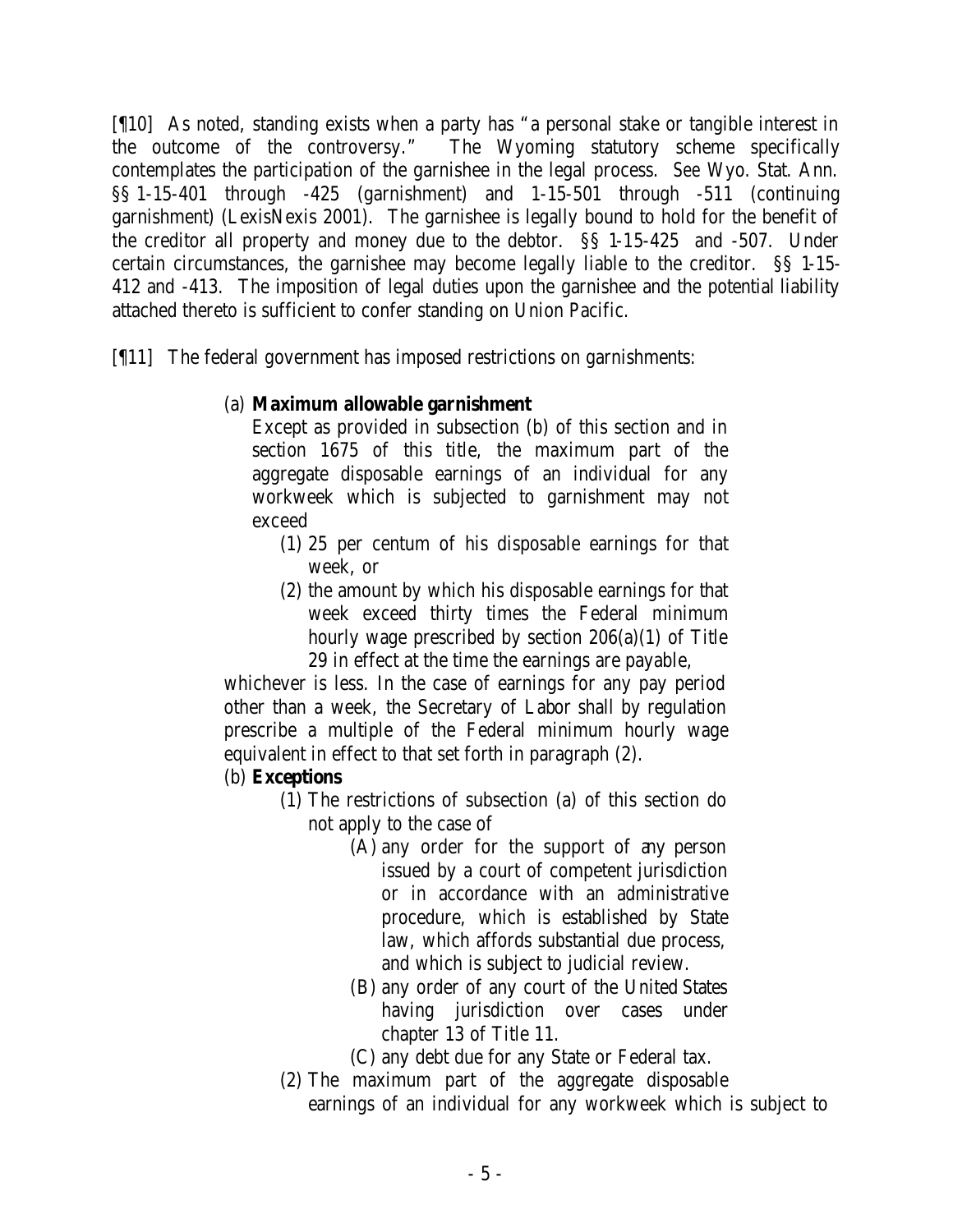garnishment to enforce any order for the support of any person shall not exceed –

- (A) where such individual is supporting his spouse or dependent child (other than a spouse or child with respect to whose support such order is used), 50 per centum of such individual's disposable earnings for that week; and
- (B) where such individual is not supporting such a spouse or dependent child described in clause (A), 60 per centum of such individual's disposable earnings for that week;

except that, with respect to the disposable earnings of any individual for any workweek, the 50 per centum specified in clause (A) shall be deemed to be 55 per centum and the 60 per centum specified in clause (B) shall be deemed to be 65 per centum, if and to the extent that such earnings are subject to garnishment to enforce a support order with respect to a period which is prior to the twelve-week period which ends with the beginning of such workweek.

## (c) **Execution or enforcement of garnishment order or process prohibited**

No court of the United States or any State, and no State (or officer or agency thereof), may make, execute, or enforce any order or process in violation of this section.

15 U.S.C.A. § 1673 (1998). For our purposes here, the relevant portions of § 1673 are those that generally limit garnishments to 25% of the debtor's disposable earnings and the exception to that limit for child support payments, which may exceed the general limit up to 50% or 65% of disposable earnings depending on the circumstances. The term "disposable earnings" is defined as "that part of the earnings of any individual remaining after the deduction from those earnings of any amounts required by law to be withheld." 15 U.S.C.A. § 1672(b) (1998).

[¶12] The Wyoming statutes covering garnishments parallel the federal ones. "Disposable earnings" are defined as "that part of an individual's earnings remaining after the deduction of all amounts required by law to be withheld." Wyo. Stat. Ann. §§ 1-15-102(v) and -501(iii) (LexisNexis 2001). Similarly, the limitations on the amount of a debtor's disposable earnings subject to garnishment are codified in Wyoming law. Wyo. Stat. Ann. §§ 1-15-408(b); 1-15-511(a).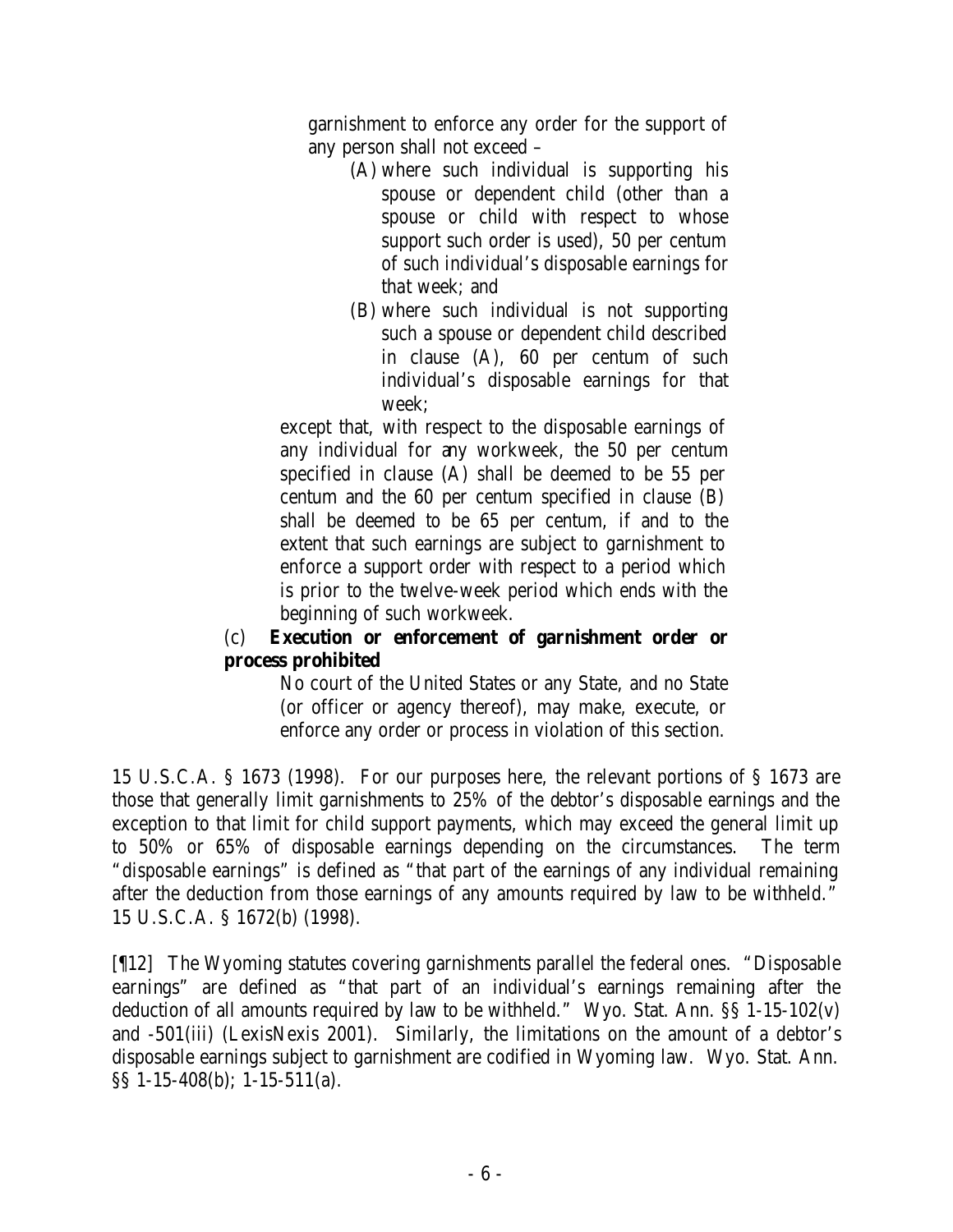(a) The maximum portion of the aggregate disposable earnings of a judgment debtor which are subject to continuing garnishment under this article is the lesser of:

- (i) Twenty-five percent (25%) of the judgment debtor's disposable earnings for that week; or
- (ii) The amount by which the judgment debtor's aggregate disposable earnings computed for that week exceeds thirty (30) times the federal minimum hourly wage prescribed by the Fair Labor Standards Act of 1938, 29 U.S.C.  $206(a)(1)$ , in effect at the time the earnings are payable, or, in case of earnings for any pay period other than a week, any equivalent multiple thereof prescribed by the administrator of the Wyoming Uniform Consumer Credit Code in the manner provided by W.S. 40-14- 505(b)(iii).

Wyo. Stat. Ann. § 1-15-511(a). The maximum amount of earnings that may be withheld to satisfy a child support judgment is established in Wyoming law by reference to the limits established. 15 U.S.C.A. § 1673; Wyo. Stat. Ann. § 20-6-210(b)(iii)(B) (LexisNexis 2001). It is important to note that under Wyoming law an order withholding income for child support has priority over any other garnishment. *See* Wyo. Stat. Ann. §§ 1-15-408; 1-15-504; and 20-6-210(b)(v).

[¶13] The basic question presented here relates to the relationship between competing garnishments, one of which is for child support and the other is not. The form promulgated by this Court treated child support garnishments as an exemption that was to be deducted from an individual's gross earnings in the process of calculating disposable earnings. Trona Valley FCU argues on appeal that the form is correct because child support garnishments are an amount "required by law to be withheld" since district courts must impose a garnishment when an arrearage has been established. We disagree.

[¶14] There is no question that withholding child support payments from an individual's wages constitutes a garnishment. 15 U.S.C.A. § 1672(c) (1998) ("The term 'garnishment' means any legal or equitable procedure through which the earnings of any individual are required to be withheld for payment of any debt."); *Koethe v. Johnson*, 328 N.W.2d 293, 297 (Iowa 1982) (quoting *Marshall v. District Court for Forty-First-b Judicial District of Michigan*, 444 F.Supp. 1110, 1116 (E.D. Mich. 1978)); *Donovan v. Hamilton County Municipal Court*, 580 F.Supp. 554, 556 (S.D. Ohio 1984). The statutes limit a garnishment to 25% of an individual's disposable earnings with an exception for garnishments for the support of another person which may take up to 50% to 65% of the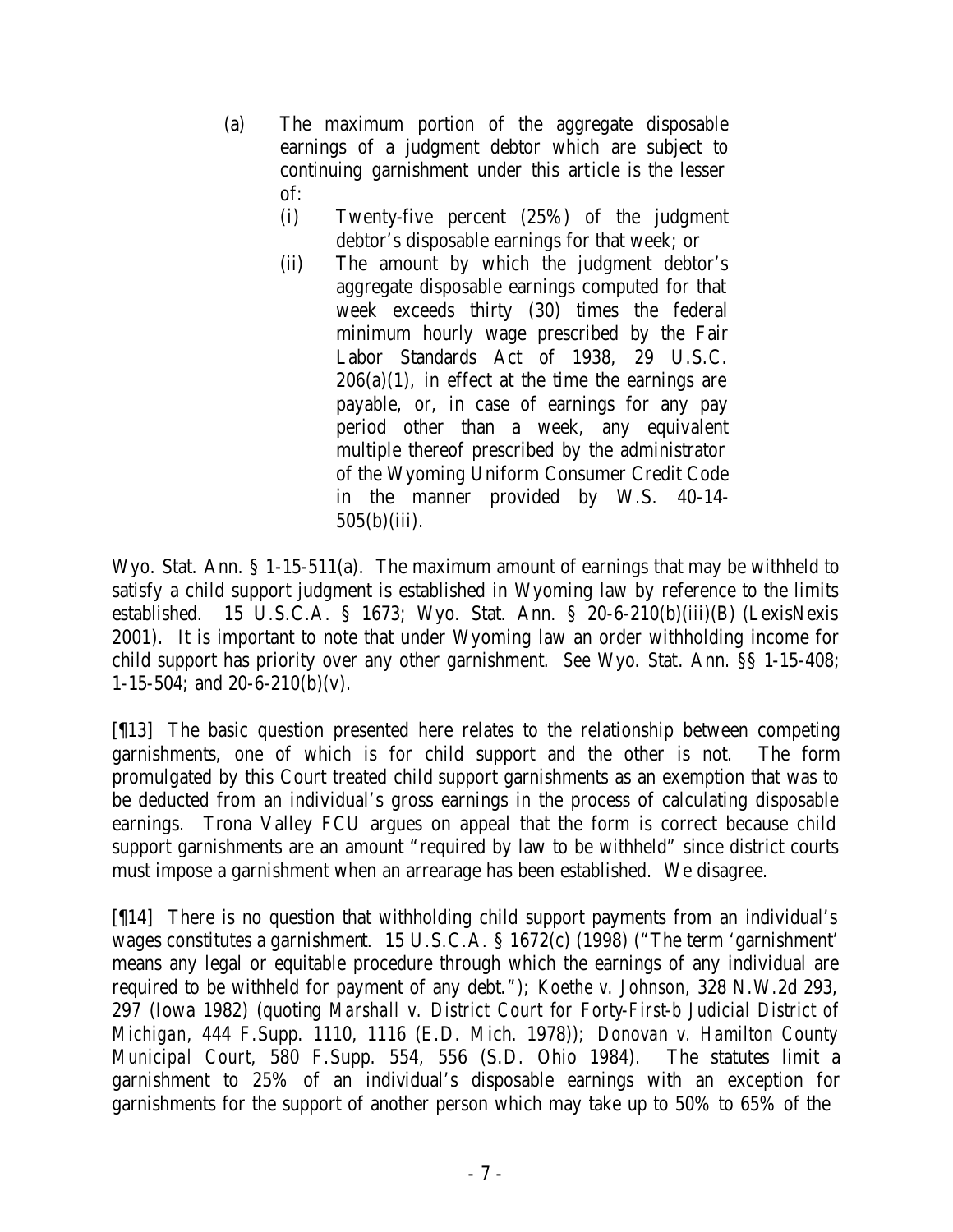disposable earnings. If child support withheld pursuant to a court order was treated as an amount "required by law to be withheld," the result would be contrary to the clear, unambiguous language of the federal and Wyoming statutes – up to 65% of the individual's earnings could be withheld for support, and since this amount would be subtracted to determine "disposable earnings," an additional 25% of those disposable earnings could be garnished by creditors. *Koethe*, 328 N.W.2d at 298; *Long Island Trust Company v. United States Postal Service*, 647 F.2d 336, 339-40 (2nd Cir. 1981). In effect, Trona Valley FCU is asking us to consider support garnishments independently of creditor garnishments and construe the statutes as reserving 25% of an individual's earnings for attachment and leaving the remaining 75% for personal and family expenses, including support orders.

> Given the overall purpose of the Act [15 U.S.C. § 1671 *et seq.*] and the priority accorded in New York to garnishments for support, we find no merit in Long Island Trust's argument, that 25 percent of an employee's disposable earnings are reserved for creditors and that up to 65 percent *more* may be garnished to enforce a support order. Certainly, the structure of the section – with subsection (a) entitled "Maximum allowable garnishment" and subsection (b) setting forth "Exceptions" for support garnishments – does not suggest such an interpretation. Had Long Island Trust's interpretation been the intended thrust of the Act, subsection (b) would more appropriately have been entitled "Additions" rather than "Exceptions." And in view of Congress's overall purpose of restricting garnishments in order to decrease the number of personal bankruptcies, it would be unjustifiable to infer that the general ceiling and its exceptions were intended to be cumulated to allow garnishments of disposable income to the total extent of 90 percent. Thus, we hold that where, as here, support garnishments have priority and result in the withholding of 25 percent or more of an employee's disposable earnings, creditor garnishment is impermissible under the Act.

*Long Island Trust Company*, 647 F.2d at 341. Wyoming, like New York, gives priority to support garnishments. Accordingly, creditor's garnishments may be imposed only to the extent support garnishments do not exceed the general 25% limit for garnishments.

[¶15] We are sympathetic to the concerns expressed by Trona Valley FCU that the statute, as construed, can limit or even prevent a judgment creditor from recovering their money by allowing debtors to evade payment when their support orders exceed the general statutory maximum of 25%. The purpose behind these statutes was to deter predatory credit practices while preserving debtors' employment and insuring a continuing means of support for themselves and their dependents. 15 U.S.C.A. § 1671 (1998); *Kahn v.*